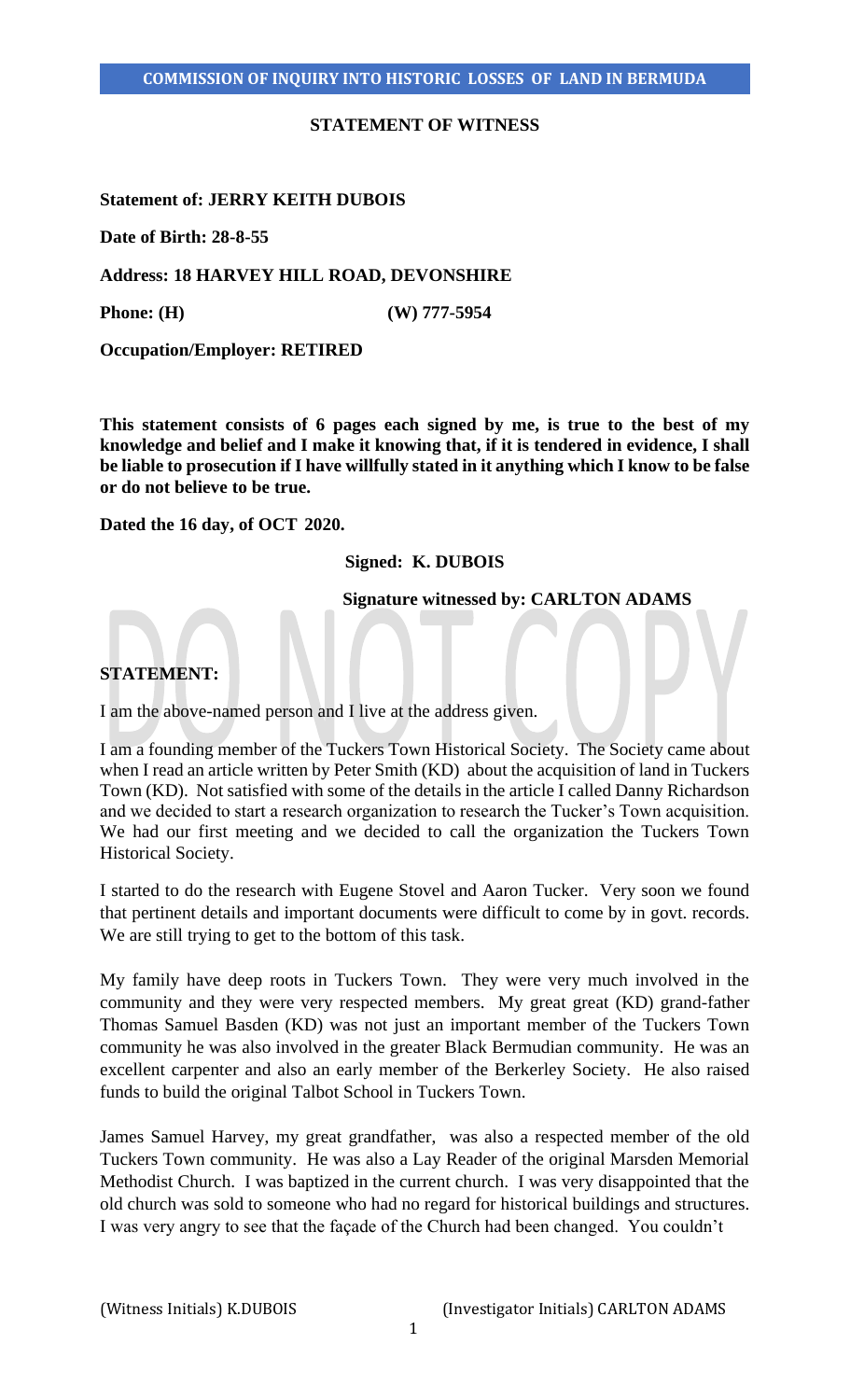fathom how shocked I was when I came upon destruction of the Tuckers Town community cemetery.

This came about as a result of a telephone call I received from a taxi driver who will remain nameless. He said:

"That it looks like someone has dug up al the graves"

I asked him what he meant by that. "He said they had not only dug up all the graves, but they have removed the grave stones of the cemetery"

I asked him who he was and he said he couldn't tell me. I thanked him and hung up.

Immediately called Danny Richardson and told him what I had been told. Denny went silent. when he gained composure he said we need to go and take a look at this. I called Eugene Stovel and told him we would pick him up from the hospital where he worked. After Danny picked up me, we went straight down to the Tucker Town graveyard where many residents of the old Tuckers Town community were buried including my great grandfather James Samuel Harvey.

When we arrived I cannot explain how horrified I was when I saw the destruction. I was physically sick. The Tuckers Town Historical Society had met with the Marsden Church (KD) about x-raying the graveyard- previously Edward Harris was in attendance at that meeting and no one had called us meaning anyone from the Tuckers Town Historical Society, about the decision to tear up the graves.

I saw holes in the ground where previously there were graves. Even some of the perimeter walls has been knocked down (KD). All the grave stones were uprooted and placed on the side of the graveyard. The three of us, Denny Richardson, Eugene Stovel and I were silent. Extremely silent. totally speechless and upset at the sight of that destruction.

The graveyard did not just belong to the Marsdens Memorial Church, it also belonged to the descendents (KD) of the people that are buried there. My grandfather among them (KD).

As we left the scene and drove away. The three of us were sad and completely silent.

Subsequently, I signed a complaint which our Society made to the Police relating to the destruction of the Tuckers Town graveyard. We made the complaint July of 2014 two years after we had seen the destruction done. For a long time, we could not talk about it. Denny has family buried in the graveyard as does Eugene Stovel and myself.

It has been suggested that the graveyard is a lot bigger than the present area that is apparent. There are just under two hundred (KD) people buried in the graveyard when you account for the people that are unaccounted for that lived in the community.

There seems to be no respect for the Tuckers Town graveyard or the former residents who are buried there. The graveyard always seems to be in a state of disrepair. There is also the issue of Tuckers Point Golf Club turning the graveyard into a driving range. If that dosn't show disrespect I do not know what does.

I am willing to give this information in a Commission hearing.